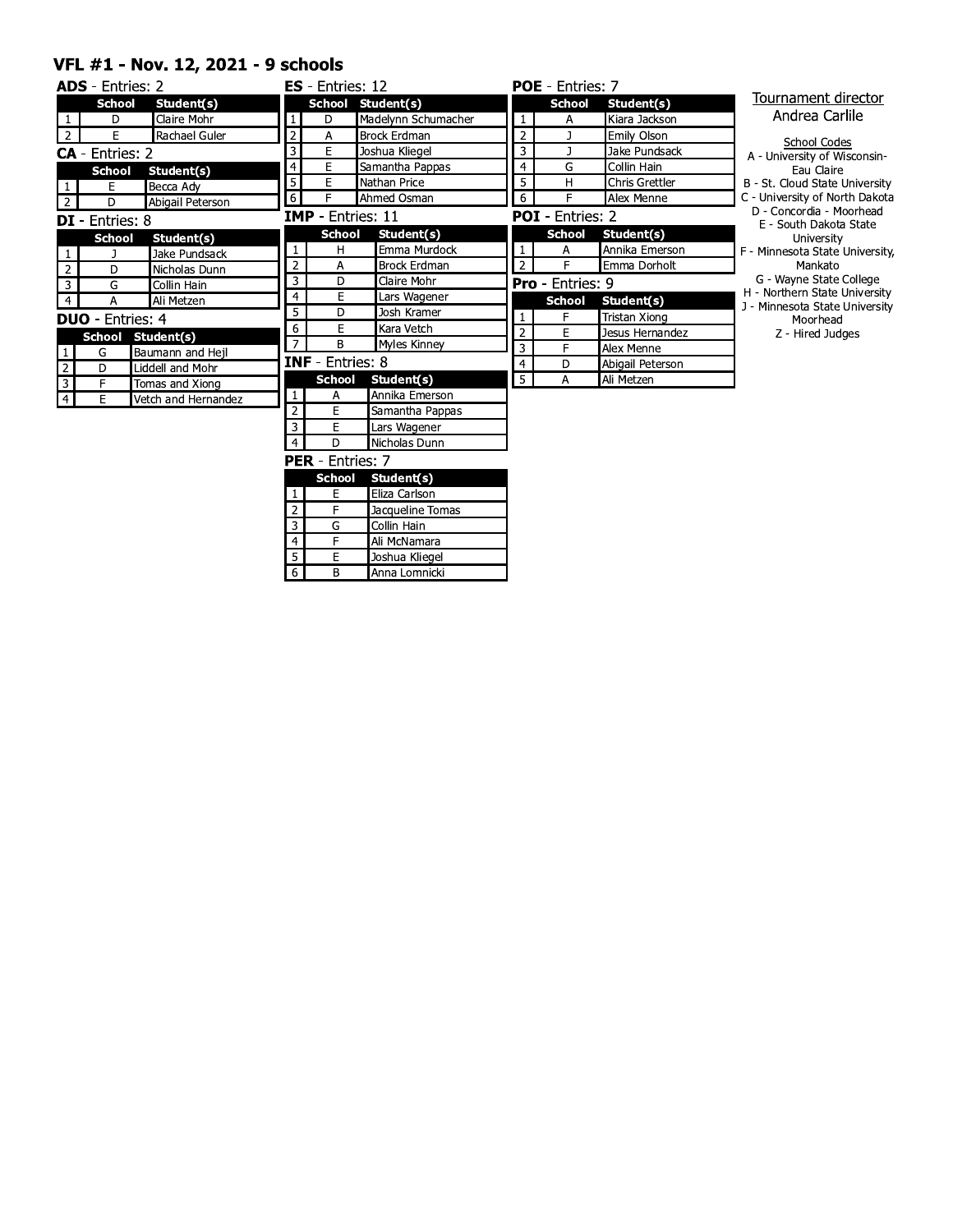#### **VFL #1 Team sweepstakes**

| Team                                    |          |    |     |    |    |    |    |    |    |    |    | ADS CA DI DUO ES IMP INF PER POE POI Pro Total Place |   |
|-----------------------------------------|----------|----|-----|----|----|----|----|----|----|----|----|------------------------------------------------------|---|
| South Dakota State University (E)       | 10       | 12 | - 0 | 6  | 18 | 8  | 18 | 16 | 0  | 0  | 10 | 98                                                   |   |
| Concordia - Moorhead (D)                | 12       | 10 | 10  | 10 | 12 | 12 | b  | 0  | 0  | 0  | 6  | 78                                                   |   |
| University of Wisconsin-Eau Claire (A)  | 0        |    | 6   |    | 10 | 10 | 12 | 0  | 12 | 12 |    | 66                                                   |   |
| Minnesota State University, Mankato (F) | $\Omega$ |    |     | 8  | ∠  | 0  |    | 16 |    | 10 | 20 | 58                                                   |   |
| Wayne State College (G)                 |          |    | 8   | 12 |    | O  |    | 8  | 6  | 0  |    | 34                                                   |   |
| Minnesota State University Moorhead (J) | $\Omega$ | O  | 12  |    |    | 0  |    |    | 18 | 0  |    | 30                                                   | 6 |
| Northern State University (H)           |          |    |     |    |    | 12 |    |    | 5  | 0  |    | 17                                                   |   |
| St. Cloud State University (B)          |          |    |     |    |    |    |    |    | 0  | 0  |    |                                                      |   |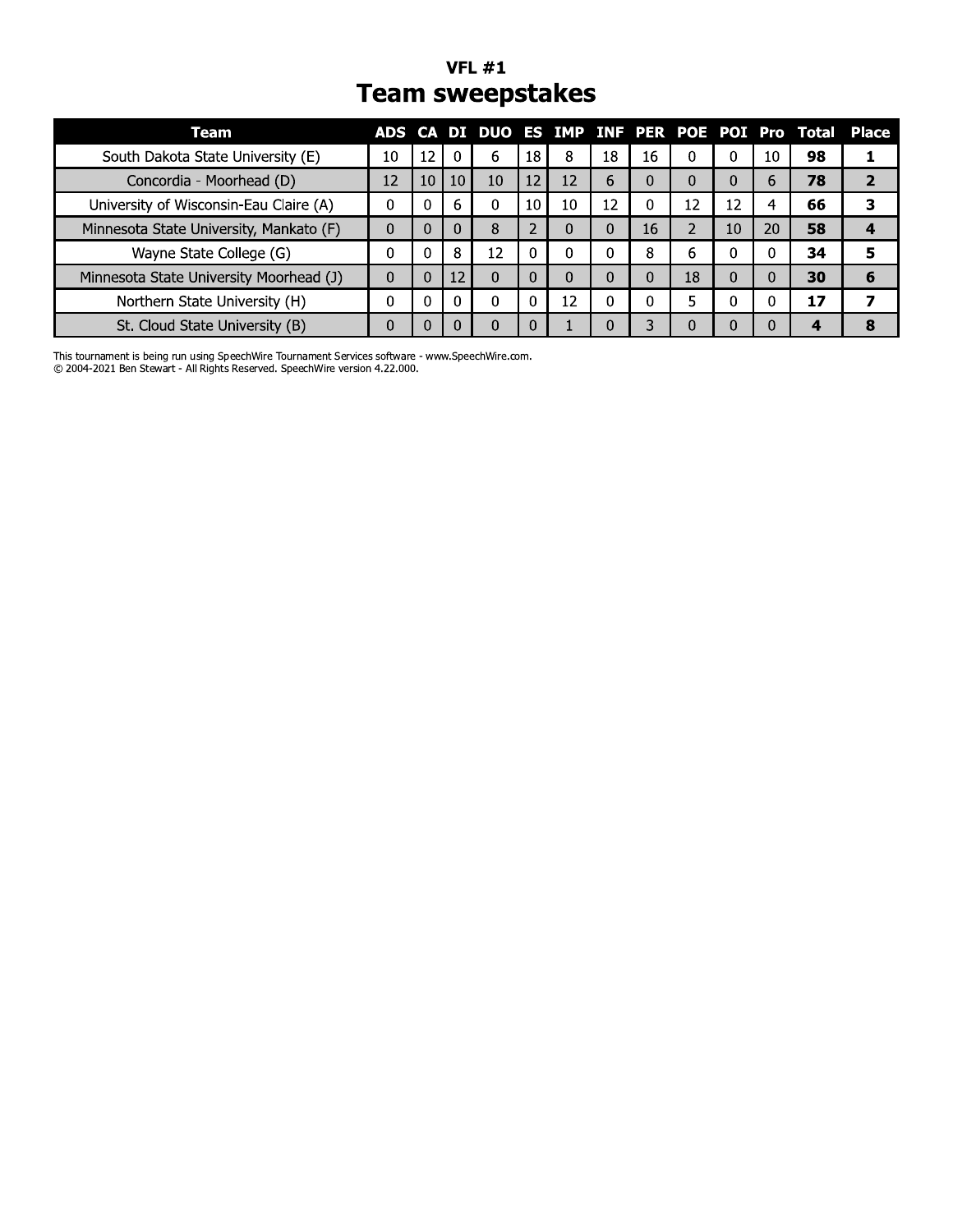### VFL  $\#1$ After Dinner Speaking

| Rank Head to Spkr. H/L Prelim<br>points Twos result |
|-----------------------------------------------------|
|                                                     |
| 2                                                   |
|                                                     |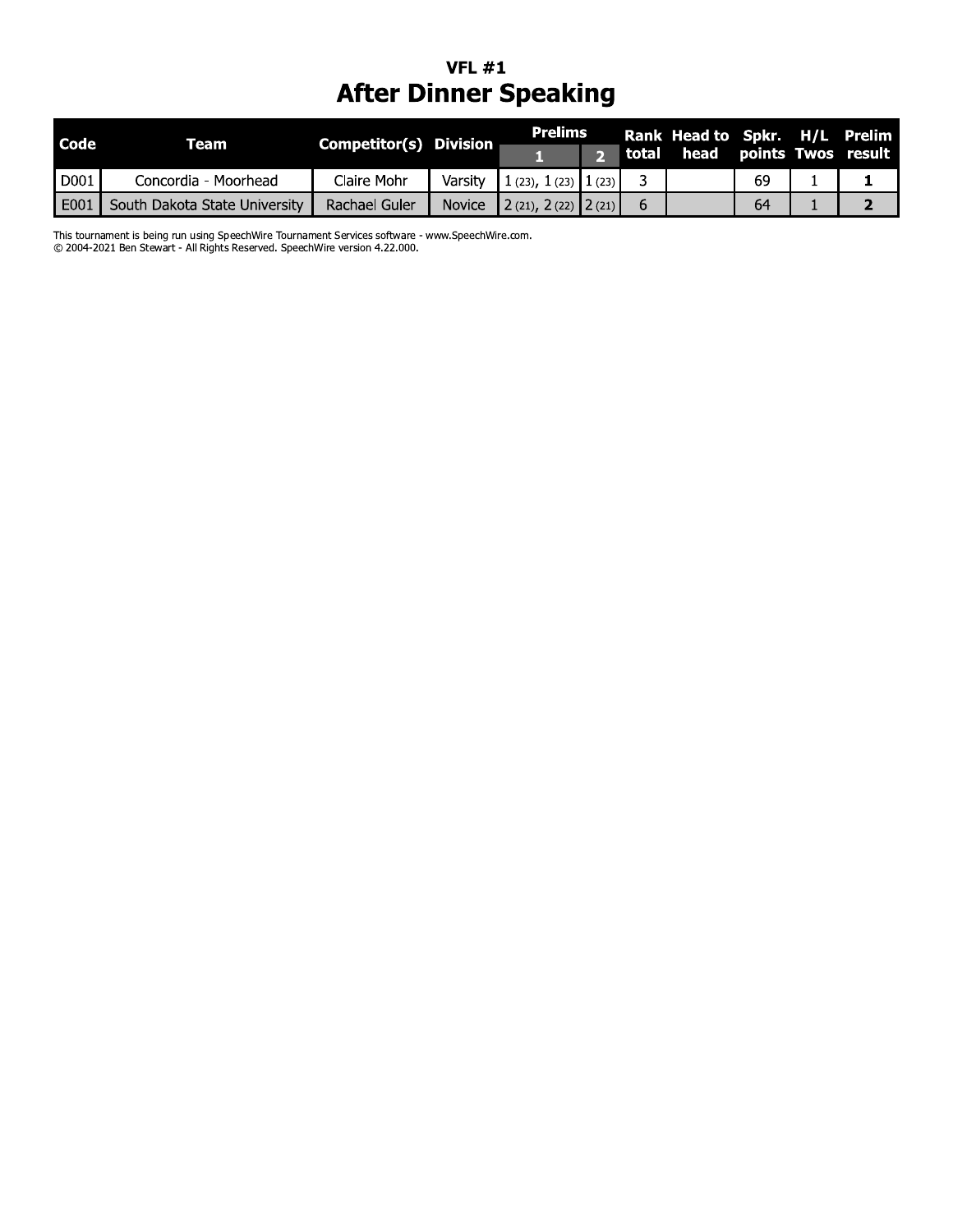### VFL  $#1$ **Communication Analysis**

| <b>Code</b> | Team                          | Competitor(s) Division |         | Prelims                |   | Rank Head to Spkr. H/L Prelim |    |  |
|-------------|-------------------------------|------------------------|---------|------------------------|---|-------------------------------|----|--|
|             |                               |                        |         |                        |   | total head points Twos result |    |  |
| D009        | Concordia - Moorhead          | Abigail Peterson       | Varsity | $1(23), 2(22)$ $2(20)$ |   |                               | 65 |  |
| E010        | South Dakota State University | Becca Adv              | Varsity | $2(21), 1(23)$ $1(23)$ | 4 |                               | 67 |  |

This tournament is being run using SpeechWire Tournament Services software - www.SpeechWire.com.<br>© 2004-2021 Ben Stewart - All Rights Reserved. SpeechWire version 4.22.000.

J.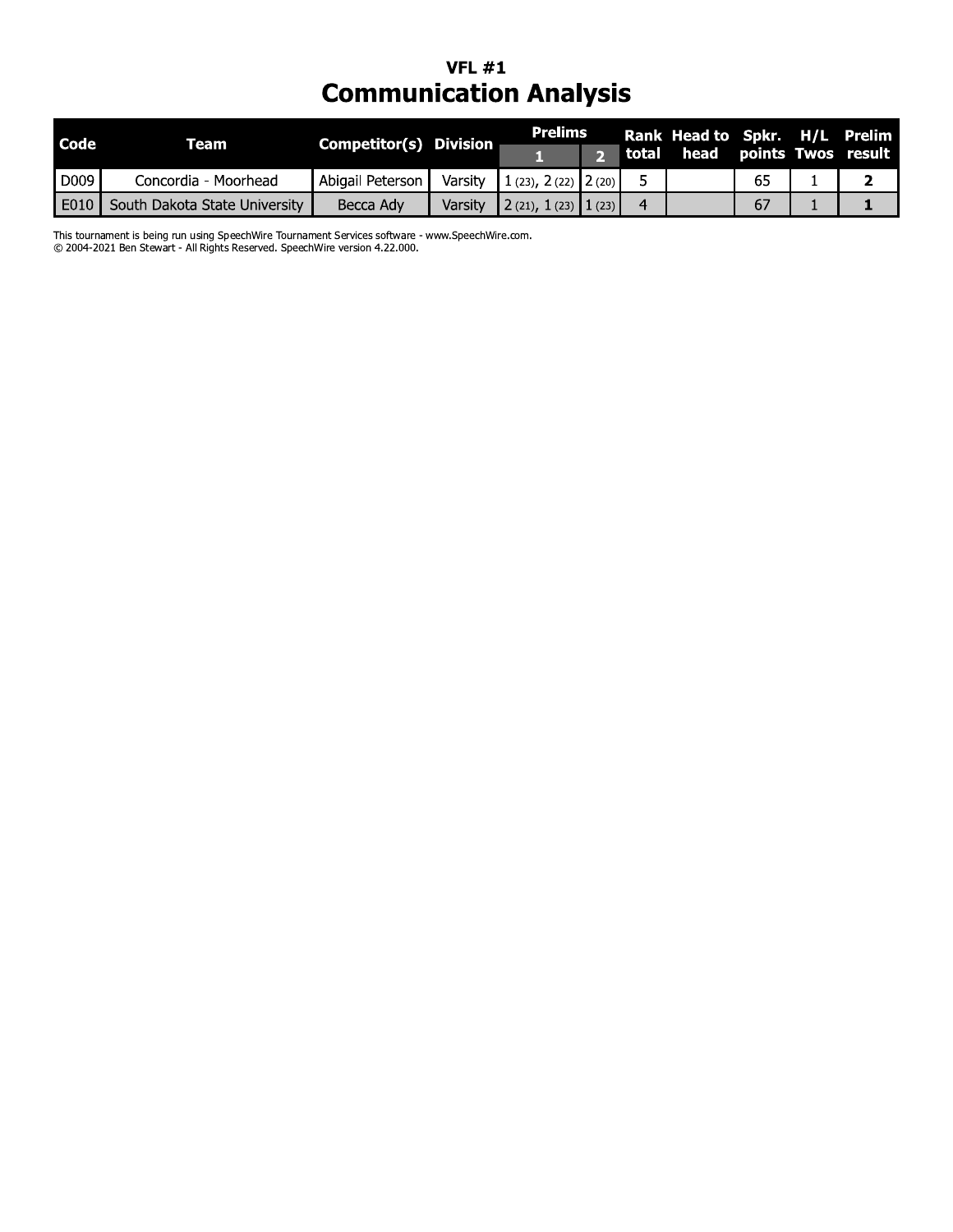# **VFL #1**<br>Dramatic Interpretation

| Code | Team                                | Competitor(s)   | <b>Division</b> |       | <b>Prelims</b> | Rank  | Spkr.  | Prelim |
|------|-------------------------------------|-----------------|-----------------|-------|----------------|-------|--------|--------|
|      |                                     |                 |                 |       | 2              | total | points | result |
| A002 | University of Wisconsin-Eau Claire  | Ali Metzen      | Varsity         | 1(25) | 1(23)          |       | 48     |        |
| A003 | University of Wisconsin-Eau Claire  | Kiara Jackson   | Varsity         | 3(22) | 4(21)          |       | 43     | 6      |
| D005 | Concordia - Moorhead                | Nicholas Dunn   | Varsity         | 2(23) | 2(24)          | 4     | 47     |        |
| F004 | Minnesota State University, Mankato | Emma Dorholt    | Varsity         | 4(18) | 4(19)          | 8     | 37     |        |
| G001 | Wayne State College                 | Addison Hejl    | Varsity         | 4(20) | 2(22)          | 6     | 42     | 5      |
| G002 | Wayne State College                 | Collin Hain     | Varsity         | 1(25) | 3(22)          | 4     | 47     | 2      |
| J001 | Minnesota State University Moorhead | Jake Pundsack   | Varsity         | 3(21) | 1(25)          | 4     | 46     | 3      |
| J002 | Minnesota State University Moorhead | Mackenzi Sewell | Varsity         | 2(23) | 3(21)          |       | 44     | 4      |

This tournament is being run using SpeechWire Tournament Services software - www.SpeechWire.com. © 2004-2021 Ben Stewart - All Rights Reserved. SpeechWire version 4.22.000.

 $\mathbb{R}^2$ 

ı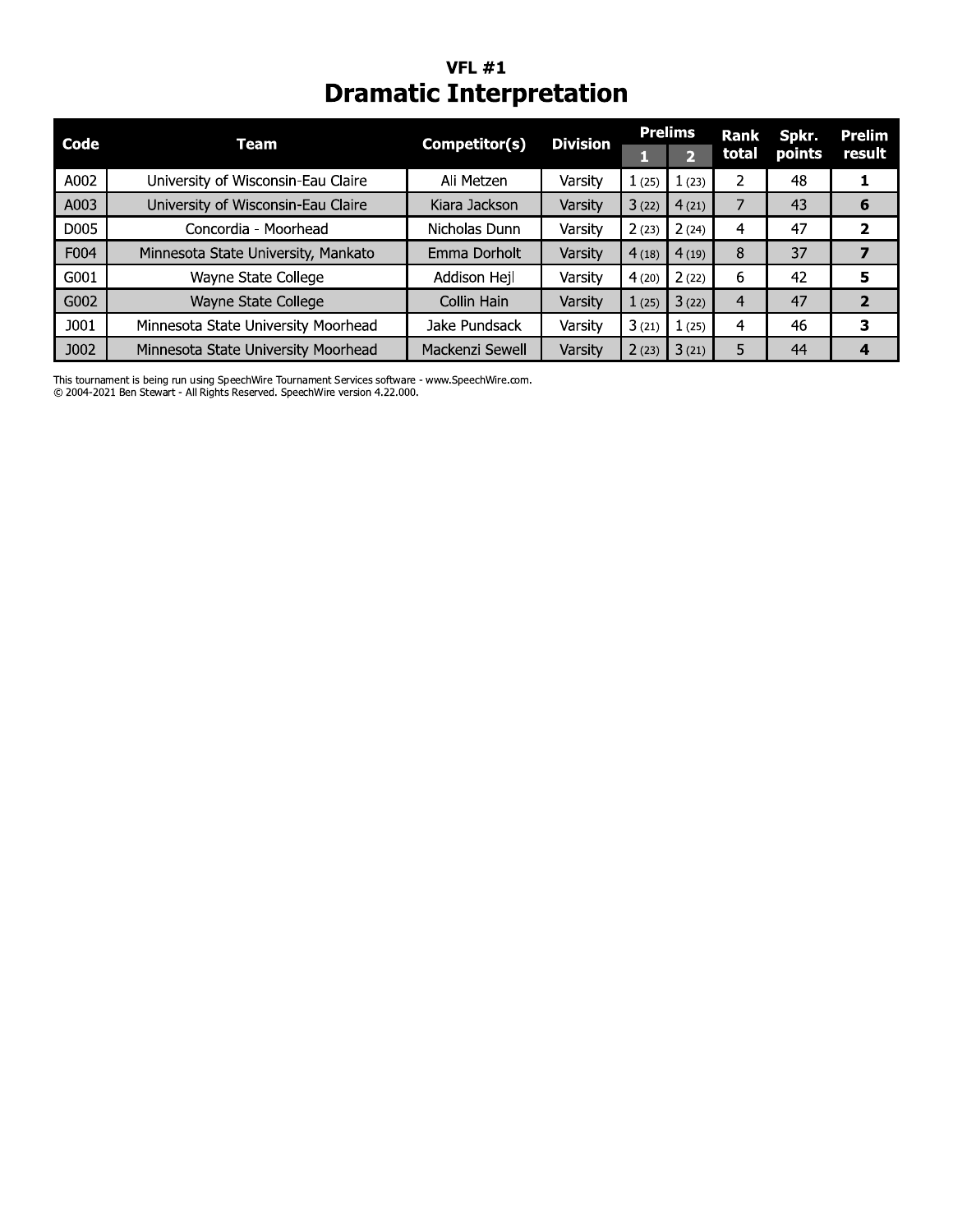# **VFL #1**<br>Duo Interpretation

| Code | <b>Team</b>                             | Competitor(s)                         | <b>Division</b> |           | <b>Prelims</b>      | <b>Rank</b> | Head<br>to |    | Spkr. H/L Prelim   |
|------|-----------------------------------------|---------------------------------------|-----------------|-----------|---------------------|-------------|------------|----|--------------------|
|      |                                         |                                       |                 |           |                     | total       | head       |    | points Twos result |
| D002 | Concordia - Moorhead                    | Emily Liddell and Claire Mohr         | Varsity         | (21)      | 3(23), 1<br>(24)    | ⇁           |            | 68 |                    |
| E006 | South Dakota State<br><b>University</b> | Kara Vetch and Jesus<br>Hernandez     | Varsity         | 4<br>(20) | 4(22), 3<br>(22)    | 11          |            | 64 |                    |
| F006 | Minnesota State University,<br>Mankato  | Jacqueline Tomas and<br>Tristan Xiong | Varsity         | (22)      | $2(24)$ , 4<br>(21) | 8           |            | 67 |                    |
| G001 | Wayne State College                     | Maiya Baumann and Addison<br>Hejl     | Varsity         | (24)      | $1(25)$ , 2<br>(23) | 4           |            | 72 |                    |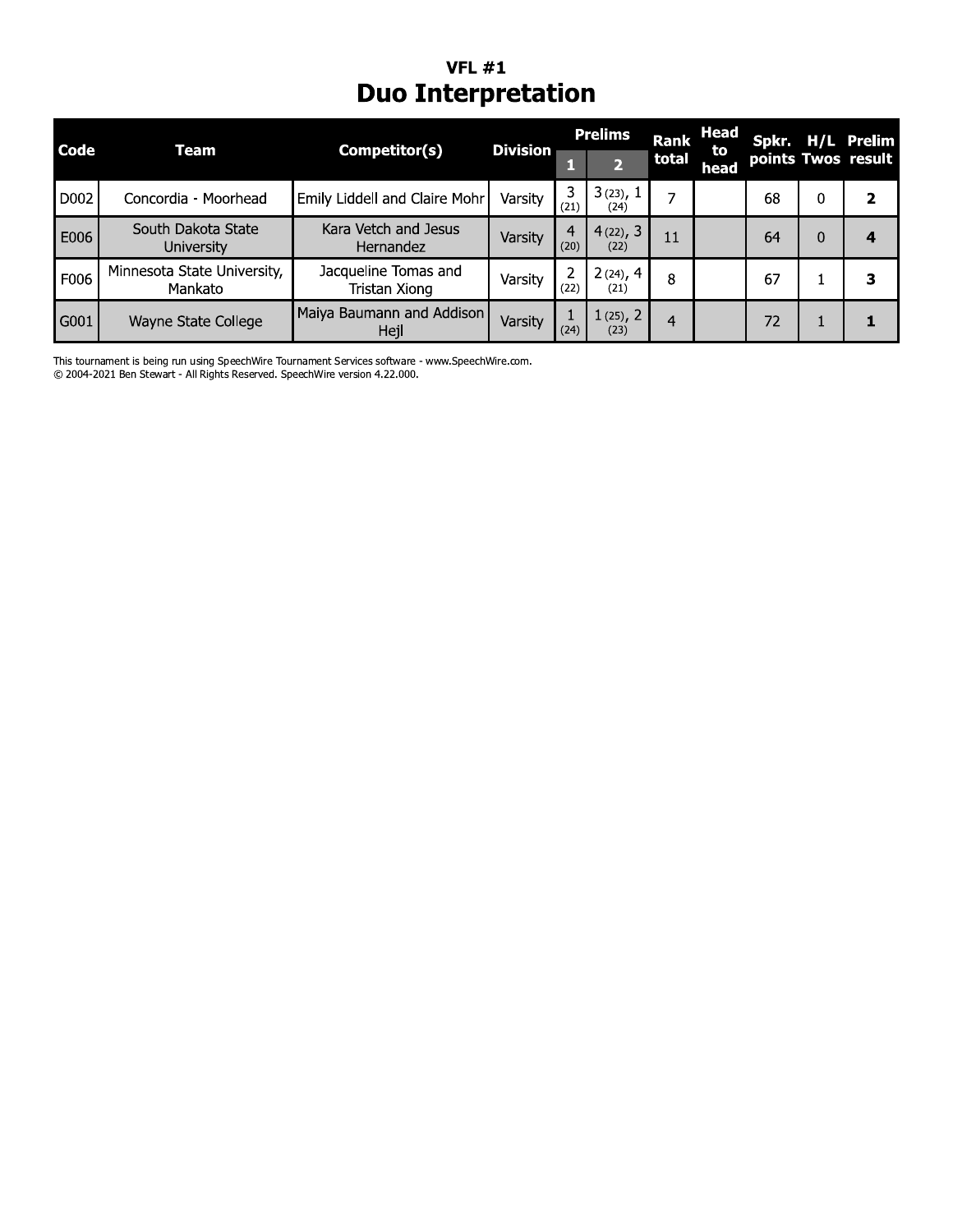#### **VFL #1 Extemporaneous Speaking**

| Code | Team                                | Competitor(s)          | <b>Division</b> |       | <b>Prelims</b> | Rank  | Spkr.  | <b>Prelim</b>  |
|------|-------------------------------------|------------------------|-----------------|-------|----------------|-------|--------|----------------|
|      |                                     |                        |                 |       | $\overline{2}$ | total | points | result         |
| A001 | University of Wisconsin-Eau Claire  | <b>Brock Erdman</b>    | Varsity         | 3(21) | 2(24)          | 5     | 45     | 4              |
| B001 | St. Cloud State University          | <b>Spenser Norling</b> | <b>Novice</b>   | 5(16) | 5(19)          | 10    | 35     | 12             |
| C001 | University of North Dakota          | Donald Edgerton        | Varsity         | 5(19) | 5(20)          | 10    | 39     | 10             |
| D002 | Concordia - Moorhead                | Emily Liddell          | Varsity         | 4(20) | 3(23)          | 7     | 43     | 7              |
| D003 | Concordia - Moorhead                | Josh Kramer            | Varsity         | 2(21) | 5(21)          | 7     | 42     | 8              |
| D004 | Concordia - Moorhead                | Madelynn Schumacher    | Varsity         | 1(23) | 1(24)          | 2     | 47     |                |
| E002 | South Dakota State University       | Nathan Price           | Varsity         | 3(20) | 3(22)          | 6     | 42     | 6              |
| E003 | South Dakota State University       | Samantha Pappas        | <b>Novice</b>   | 4(19) | 1(25)          | 5     | 44     | 5              |
| E004 | South Dakota State University       | Joshua Kliegel         | Novice          | 2(22) | 2(23)          | 4     | 45     | $\overline{2}$ |
| F002 | Minnesota State University, Mankato | Ahmed Osman            | <b>Novice</b>   | 1(24) | 4(22)          | 5     | 46     | 3              |
| F003 | Minnesota State University, Mankato | Ali McNamara           | <b>Novice</b>   | 5(18) | 4(21)          | 9     | 39     | 9              |
| H001 | Northern State University           | Jakob Lund             | Varsity         | 5(18) | 5(20)          | 10    | 38     | 11             |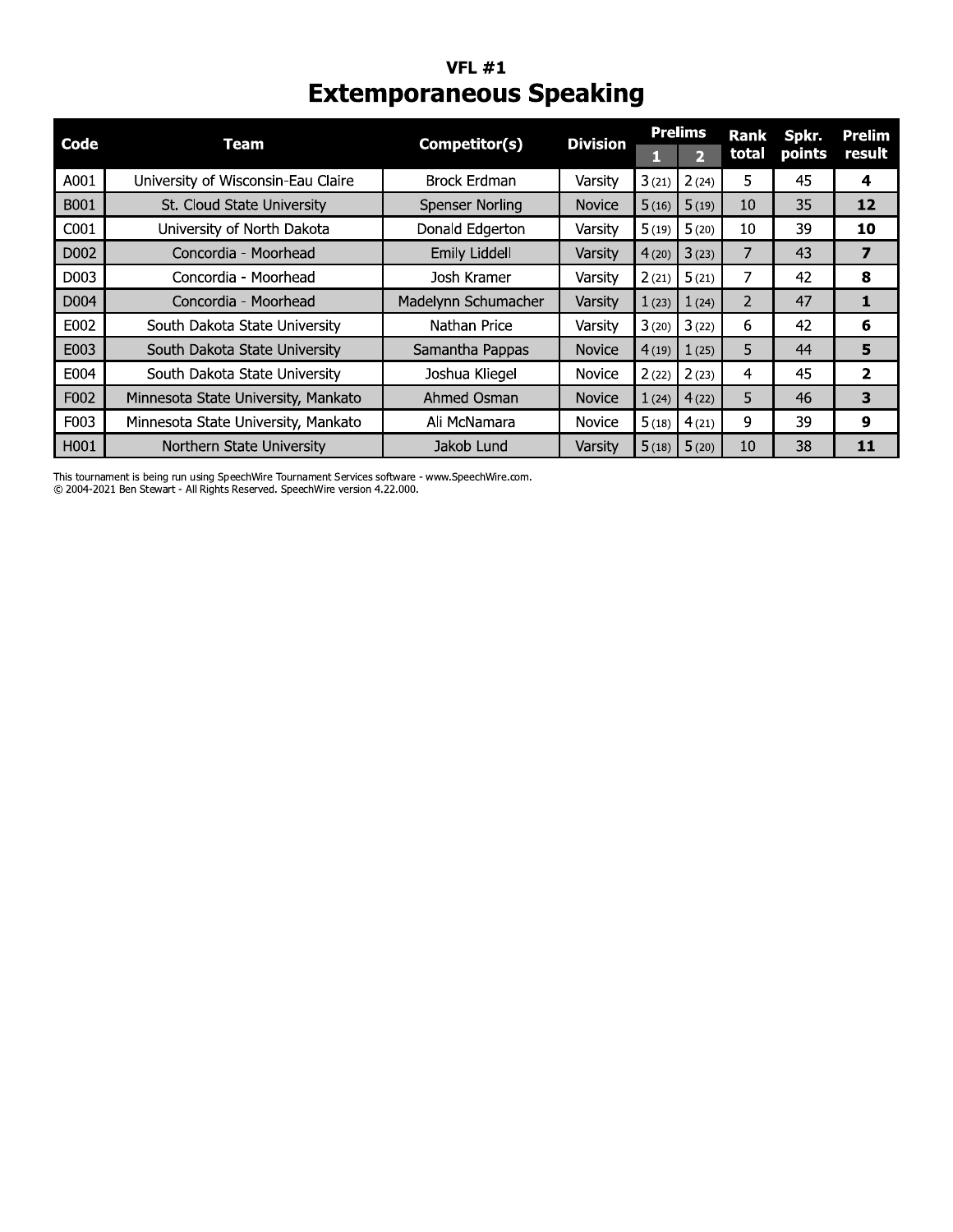# **VFL #1**<br>Impromptu Speaking

| Code              | Team                                | Competitor(s)        | <b>Division</b> |       | <b>Prelims</b> | <b>Rank</b> | Spkr.  | <b>Prelim</b> |
|-------------------|-------------------------------------|----------------------|-----------------|-------|----------------|-------------|--------|---------------|
|                   |                                     |                      |                 |       | $\overline{2}$ | total       | points | result        |
| A001              | University of Wisconsin-Eau Claire  | <b>Brock Erdman</b>  | Varsity         | 1(25) | 3(22)          | 4           | 47     | 3             |
| B002              | St. Cloud State University          | <b>Cassy Stierns</b> | Varsity         | 4(22) | 4(20)          | 8           | 42     | 6             |
| B003              | St. Cloud State University          | Myles Kinney         | Varsity         | 4(22) | 3(23)          | 7           | 45     | 5             |
| D001              | Concordia - Moorhead                | Claire Mohr          | Varsity         | 2(24) | 1(25)          | 3           | 49     | 2             |
| D <sub>00</sub> 3 | Concordia - Moorhead                | Josh Kramer          | Varsity         | 1(25) | 1(24)          | 2           | 49     |               |
| E005              | South Dakota State University       | Lars Wagener         | Varsity         | 3(23) | 2(24)          | 5           | 47     | 4             |
| E006              | South Dakota State University       | Kara Vetch           | <b>Novice</b>   | 2(24) | 2(23)          | 4           | 47     | з             |
| E007              | South Dakota State University       | Juliana Graff        | <b>Novice</b>   | 5(21) | 5(21)          | 10          | 42     | 7             |
| F002              | Minnesota State University, Mankato | Ahmed Osman          | <b>Novice</b>   | 5(20) | 5(17)          | 10          | 37     | 8             |
| H002              | Northern State University           | Emma Murdock         | Varsity         | 3(23) | 4(22)          | 7           | 45     | 5             |
| H003              | Northern State University           | Ethan Kurtz          | Varsity         | 5(19) | 5(18)          | 10          | 37     | 8             |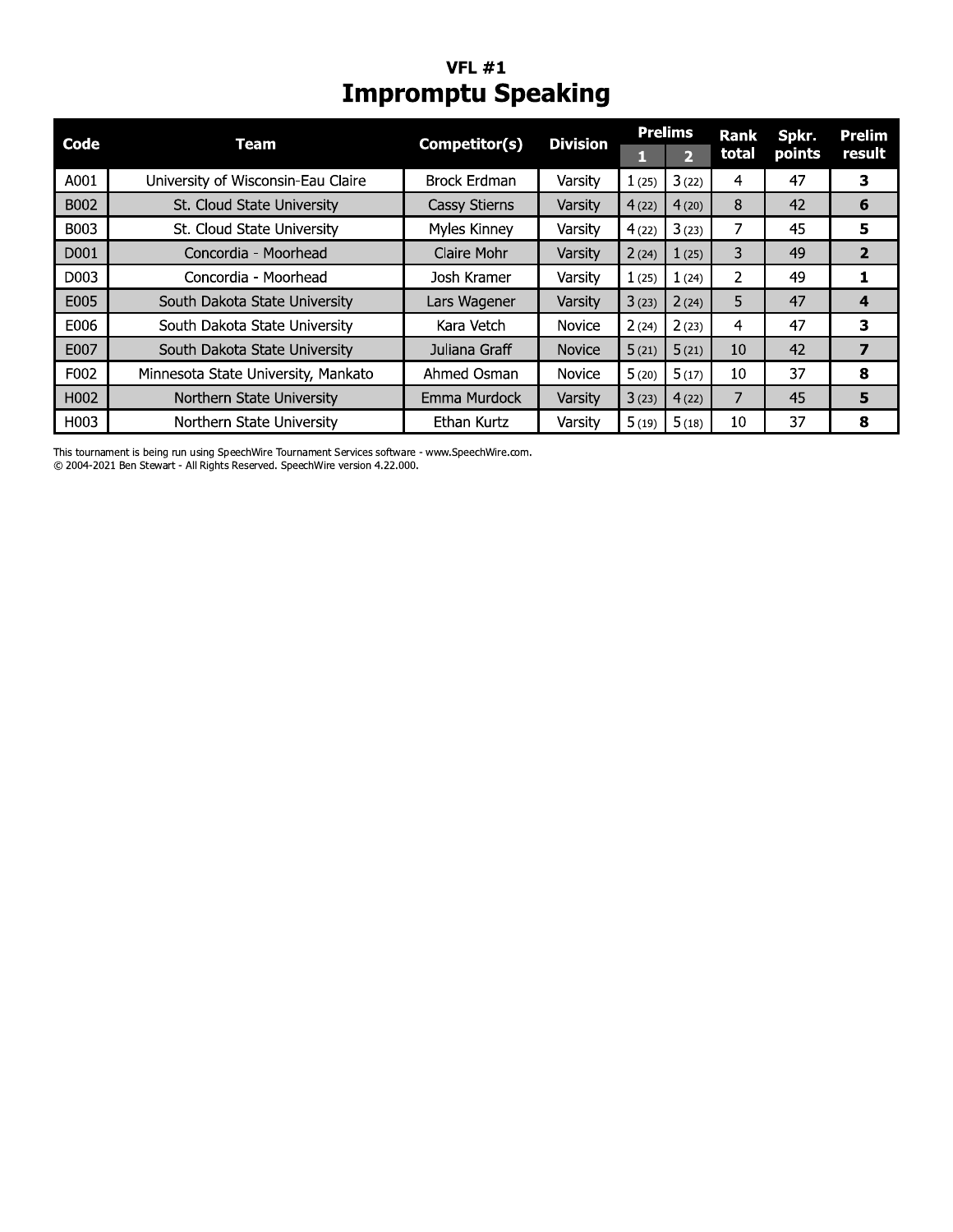# **VFL #1**<br>Informative Speaking

| Code | Team                                | Competitor(s)       | <b>Division</b> |       | <b>Prelims</b> | Rank  | Spkr.  | <b>Prelim</b>           |
|------|-------------------------------------|---------------------|-----------------|-------|----------------|-------|--------|-------------------------|
|      |                                     |                     |                 |       | 61             | total | points | result                  |
| A004 | University of Wisconsin-Eau Claire  | Annika Emerson      | Varsity         | 2(22) | 1(25)          | 3     | 47     | 2                       |
| D004 | Concordia - Moorhead                | Madelynn Schumacher | Varsity         | 4(20) | 3(22)          | 7     | 42     |                         |
| D005 | Concordia - Moorhead                | Nicholas Dunn       | Varsity         | (24)  | 2(24)          | 3     | 48     |                         |
| E001 | South Dakota State University       | Rachael Guler       | <b>Novice</b>   | 3(21) | 3(23)          | 6     | 44     | 3                       |
| E002 | South Dakota State University       | Nathan Price        | Varsity         | 4(21) | 4(20)          | 8     | 41     | 5                       |
| E003 | South Dakota State University       | Samantha Pappas     | <b>Novice</b>   | 2(23) | 1(24)          | 3     | 47     | $\overline{2}$          |
| E005 | South Dakota State University       | Lars Wagener        | Varsity         | (24)  | 2(23)          | 3     | 47     | $\overline{\mathbf{z}}$ |
| J003 | Minnesota State University Moorhead | Abigail Czlapinski  | <b>Novice</b>   | 3(22) | 4(20)          | 7     | 42     |                         |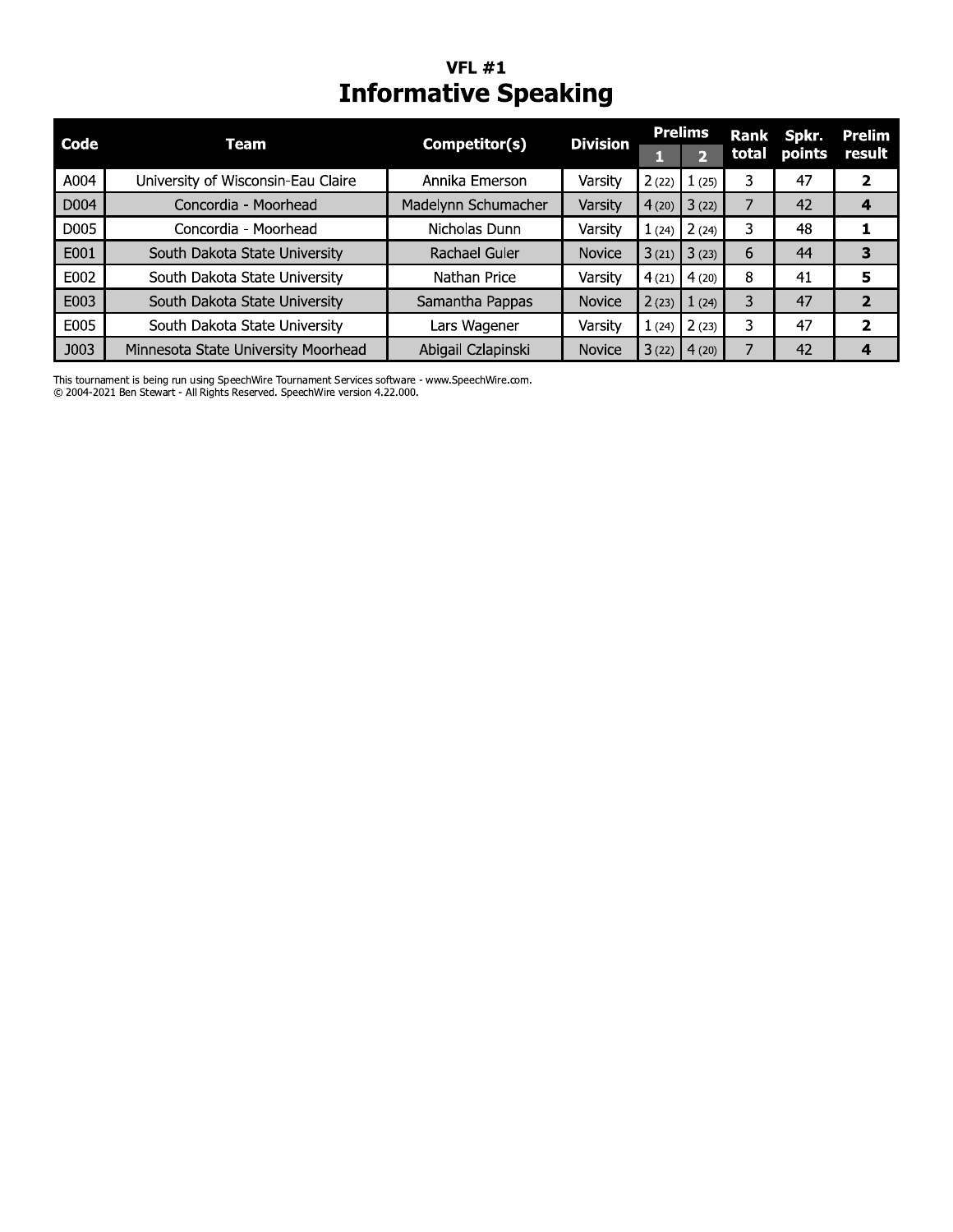### VFL  $\#1$ Persuasive Speaking

| Code | <b>Team</b>                            | <b>Competitor(s) Division</b> |               | <b>Prelims</b><br>1 | $\overline{2}$ | total          | Rank Head to Spkr. H/L Prelim<br>head | points Twos result |          |                |
|------|----------------------------------------|-------------------------------|---------------|---------------------|----------------|----------------|---------------------------------------|--------------------|----------|----------------|
| B004 | St. Cloud State University             | Anna Lomnicki                 | <b>Novice</b> | 4(20), 5<br>(20)    | 5(21)          | 14             |                                       | 61                 | 0        | 6              |
| B005 | St. Cloud State University             | Brian Welch                   | <b>Novice</b> | 5(17), 5<br>(18)    | 5(19)          | 15             |                                       | 54                 | 0        | $\overline{ }$ |
| E004 | South Dakota State University          | Joshua Kliegel                | Novice        | $5(19)$ , 5<br>(19) | 3(23)          | 13             |                                       | 61                 | 0        | 5              |
| E009 | South Dakota State University          | Eliza Carlson                 | Varsity       | 1(23), 3<br>(23)    | 2(24)          | 6              |                                       | 70                 | 1        | 1              |
| F003 | Minnesota State University,<br>Mankato | Ali McNamara                  | Novice        | 5(18), 2<br>(24)    | 5(20)          | 12             |                                       | 62                 | $\Omega$ | 4              |
| F007 | Minnesota State University,<br>Mankato | Jacqueline<br><b>Tomas</b>    | Varsity       | 2(22), 1<br>(25)    | 4(22)          | $\overline{7}$ |                                       | 69                 | 1        | $\overline{2}$ |
| G002 | Wayne State College                    | Collin Hain                   | Varsity       | 3(21), 4<br>(21)    | 1(25)          | 8              |                                       | 67                 | 0        | з              |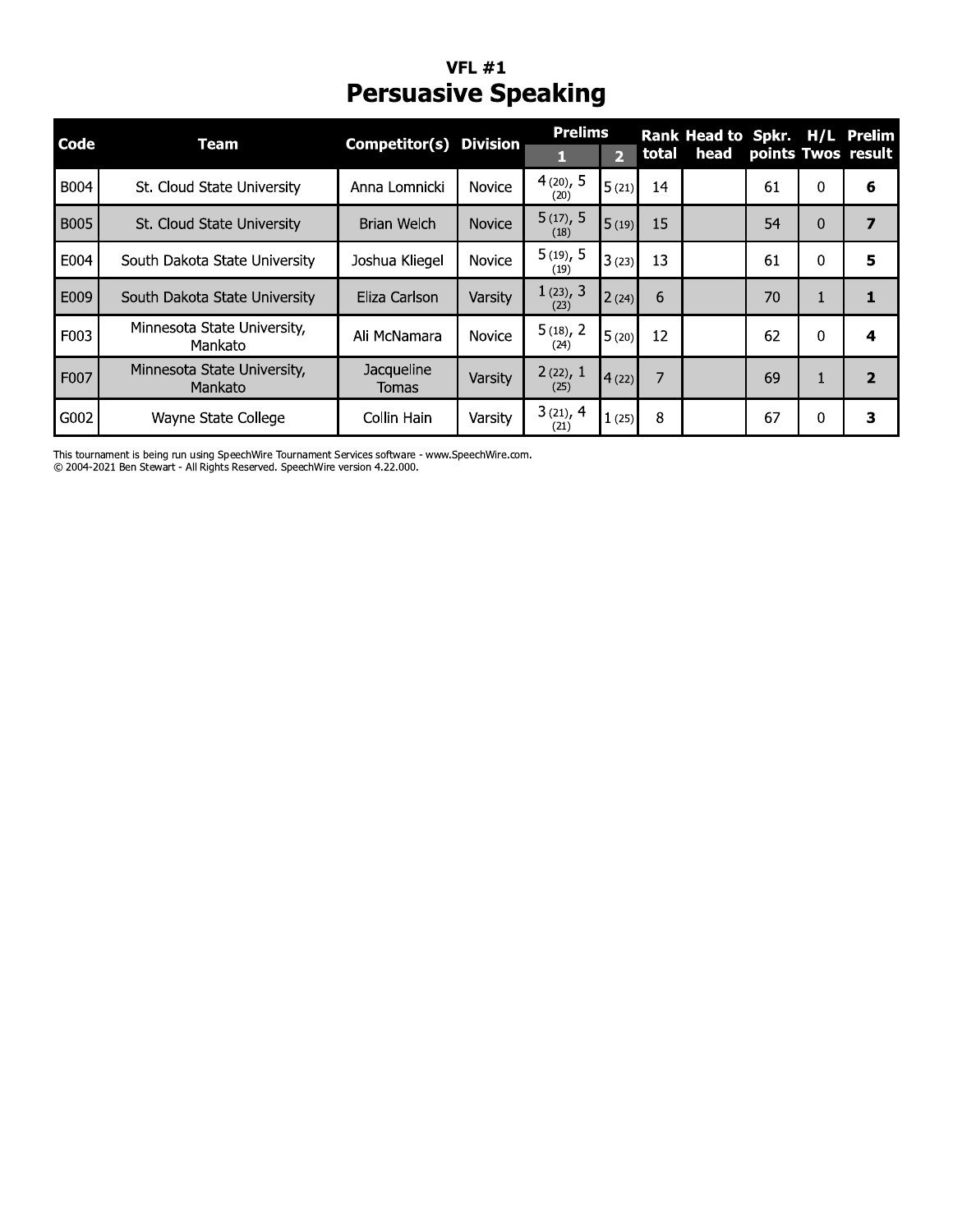# VFL #1<br>Poetry Interpretation

 $\mathbb{R}$ 

|      |                                     | . oct. , anterpretation       |               |                                                   |       |                               |    |          |                    |
|------|-------------------------------------|-------------------------------|---------------|---------------------------------------------------|-------|-------------------------------|----|----------|--------------------|
| Code | Team                                | <b>Competitor(s) Division</b> |               | <b>Prelims</b>                                    |       | Rank Head to Spkr. H/L Prelim |    |          |                    |
|      |                                     |                               |               | 2                                                 | total | head                          |    |          | points Twos result |
| A003 | University of Wisconsin-Eau Claire  | Kiara Jackson                 | Varsity       | $1(25)$ $1(24)$ , $1(25)$                         | 3     |                               | 74 |          |                    |
| F005 | Minnesota State University, Mankato | Alex Menne                    | <b>Novice</b> | $\left[5(19)\right]$ 4 (21), $\left[5(18)\right]$ | 14    |                               | 58 | 0        | 6                  |
| G002 | Wayne State College                 | Collin Hain                   | Varsity       | (4(22) 5(19), 3(22)                               | 12    |                               | 63 | 0        |                    |
| H004 | Northern State University           | Chris Grettler                | Novice        | $5(20)$ 5 (20), 4 (21)                            | 14    |                               | 61 | $\Omega$ | 5                  |
| H005 | Northern State University           | Grace Campbell                | Novice        | $5(18)$ 5 (18), 5 (20)                            | 15    |                               | 56 | 0        |                    |
| J001 | Minnesota State University Moorhead | Jake Pundsack                 | Varsity       | $2(24)$ $2(23)$ , $5(19)$                         | 9     |                               | 66 | T.       | 3                  |
| J004 | Minnesota State University Moorhead | Emily Olson                   | <b>Novice</b> | $3(23)$ $3(22)$ , 2(24)                           | 8     |                               | 69 | 0        | 2                  |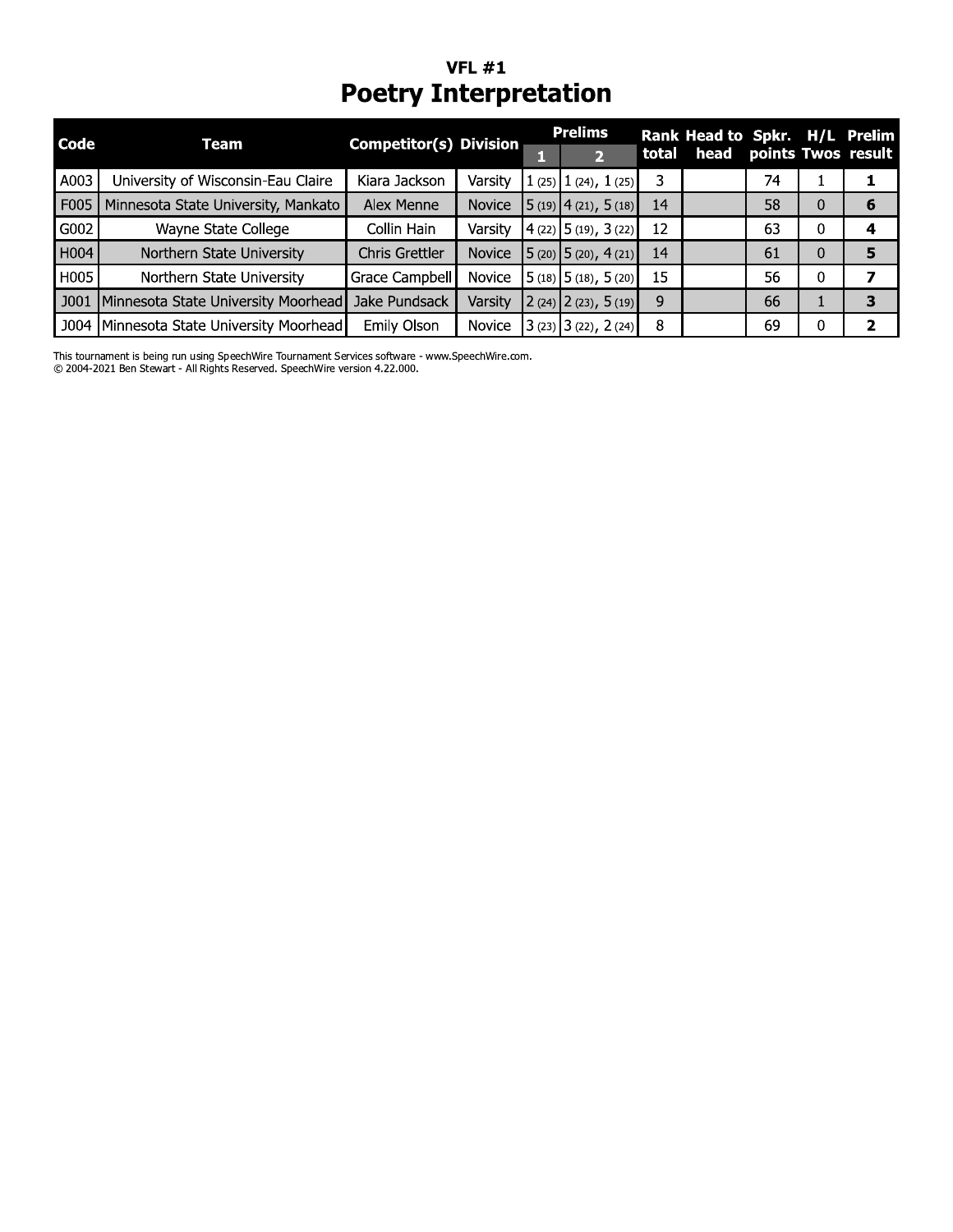### VFL  $\#1$ Program Oral Interp

|      |                                                       | <b>Program Oral Interp</b>    | <b>VFL #1</b> |                                           |       |                                                          |    |   |
|------|-------------------------------------------------------|-------------------------------|---------------|-------------------------------------------|-------|----------------------------------------------------------|----|---|
| Code | <b>Team</b>                                           | <b>Competitor(s) Division</b> |               | <b>Prelims</b><br>$\overline{\mathbf{2}}$ | total | Rank Head to Spkr. H/L Prelim<br>head points Twos result |    |   |
| A004 | University of Wisconsin-Eau Claire                    | Annika Emerson                | Varsity       | $1(24)$ $1(25)$ , $1(24)$                 | 3     |                                                          | 73 |   |
|      | F004 Minnesota State University, Mankato Emma Dorholt |                               | Varsity       | $2(22)$ $2(22)$ , $2(22)$                 | 6     |                                                          | 66 | 2 |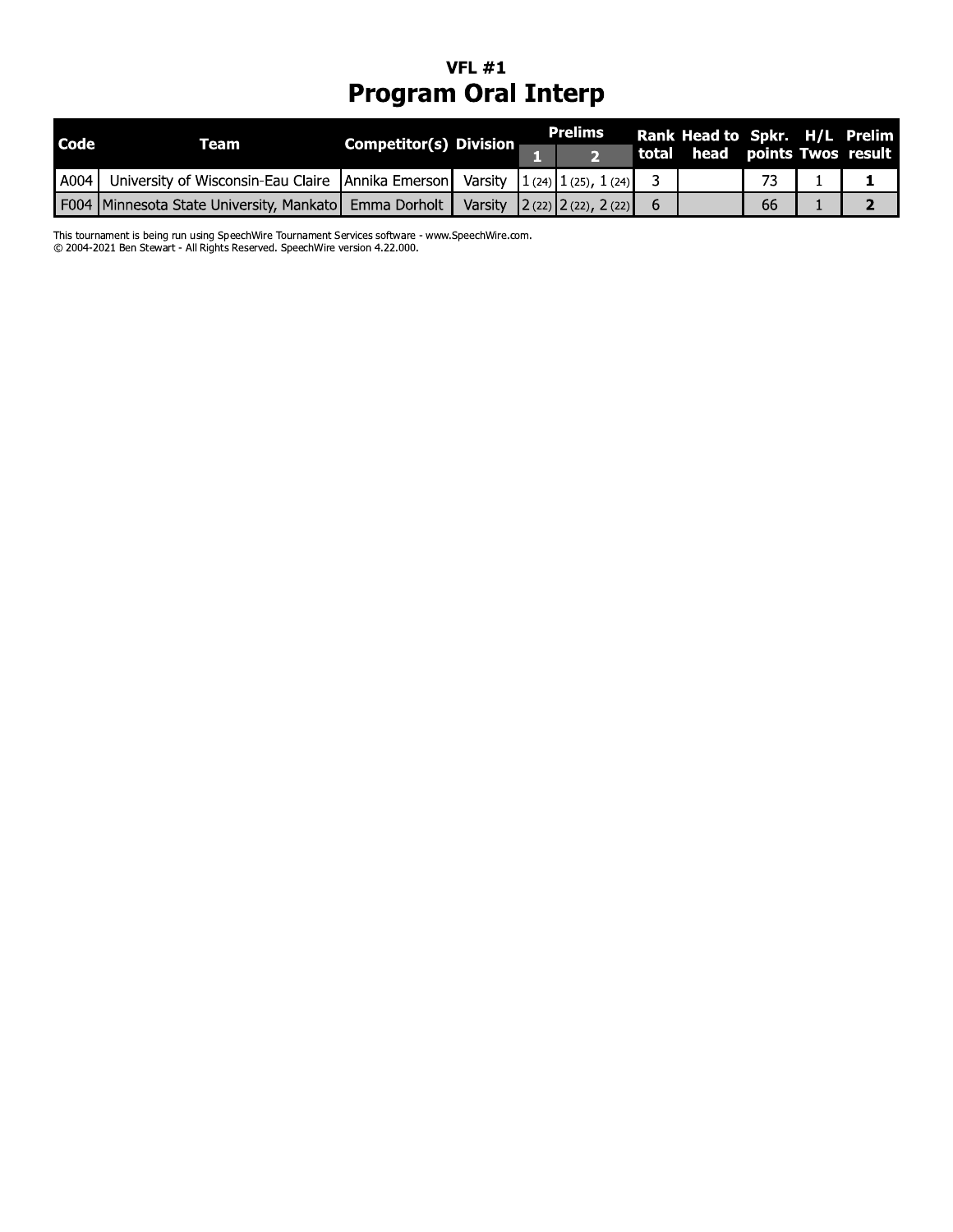#### **VFL**  $#1$ **Prose**

| Code        | Team                                | Competitor(s)               | <b>Division</b> |       | <b>Prelims</b>  |                | Rank Spkr.          | Prelim |
|-------------|-------------------------------------|-----------------------------|-----------------|-------|-----------------|----------------|---------------------|--------|
|             |                                     |                             |                 |       | D               |                | total points result |        |
| A002        | University of Wisconsin-Eau Claire  | Ali Metzen                  | Varsity         |       | $3(22)$ $3(22)$ | 6              | 44                  | 5      |
| D007        | Concordia - Moorhead                | Abigail Peterson            | Varsity         |       | $2(24)$ $2(23)$ | $\overline{4}$ | 47                  | 4      |
| D008        | Concordia - Moorhead                | <b>Mariana Martins</b>      | Varsity         |       | $4(21)$ $4(22)$ | 8              | 43                  |        |
| E008        | South Dakota State University       | Jesus Hernandez             | Varsity         | 2(23) | 1(25)           | 3              | 48                  | 3      |
| E009        | South Dakota State University       | Eliza Carlson               | Varsity         | 3(23) | 5(18)           | 8              | 41                  | 8      |
| F005        | Minnesota State University, Mankato | Alex Menne                  | <b>Novice</b>   | 1(24) | 1(24)           | 2              | 48                  |        |
| F006        | Minnesota State University, Mankato | Tristan Xiong               | Varsity         | 1(25) | 2(24)           | 3              | 49                  | 2      |
| G003        | Wayne State College                 | Abigail Hernandez Rodriguez | <b>Novice</b>   |       | $4(21)$ $4(20)$ | 8              | 41                  | 8      |
| <b>J002</b> | Minnesota State University Moorhead | Mackenzi Sewell             | Varsity         |       | $4(22)$ 3 (23)  | 7              | 45                  | 6      |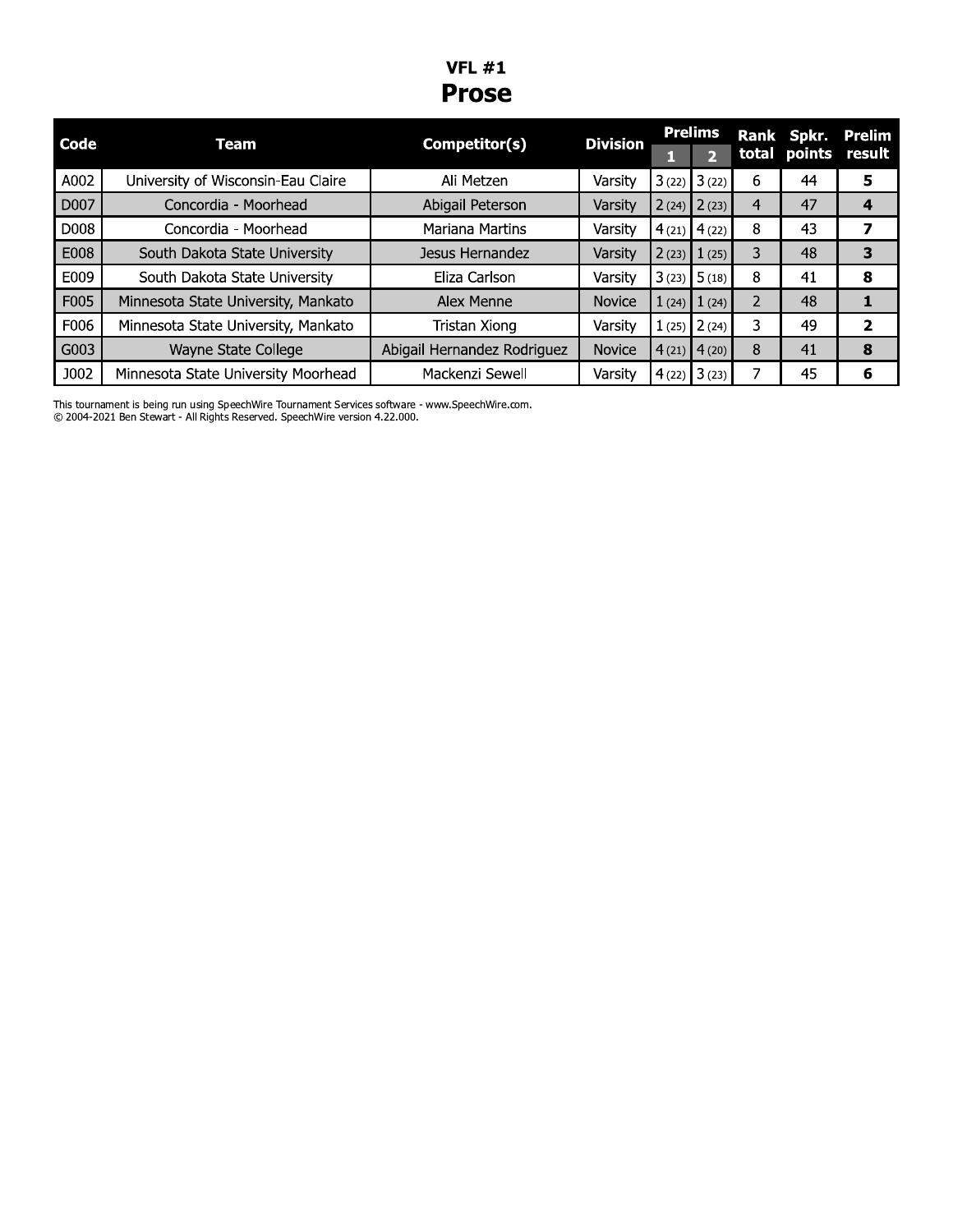## $VFL #1$ **After Dinner Speaking**<br>Elimination round results

There are no elimination rounds in this grouping yet.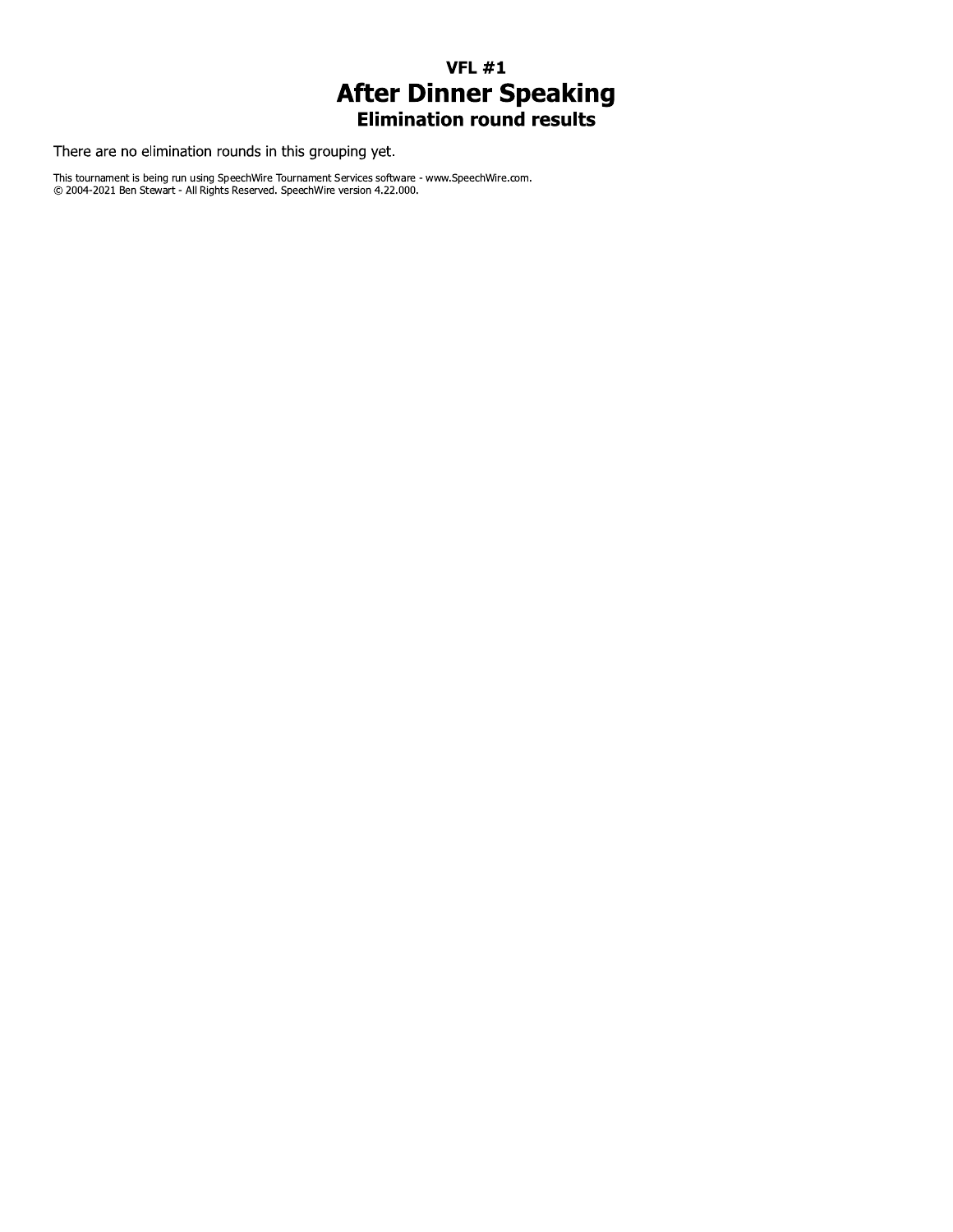## VFL  $\#1$ **Communication Analysis**<br>Elimination round results

There are no elimination rounds in this grouping yet.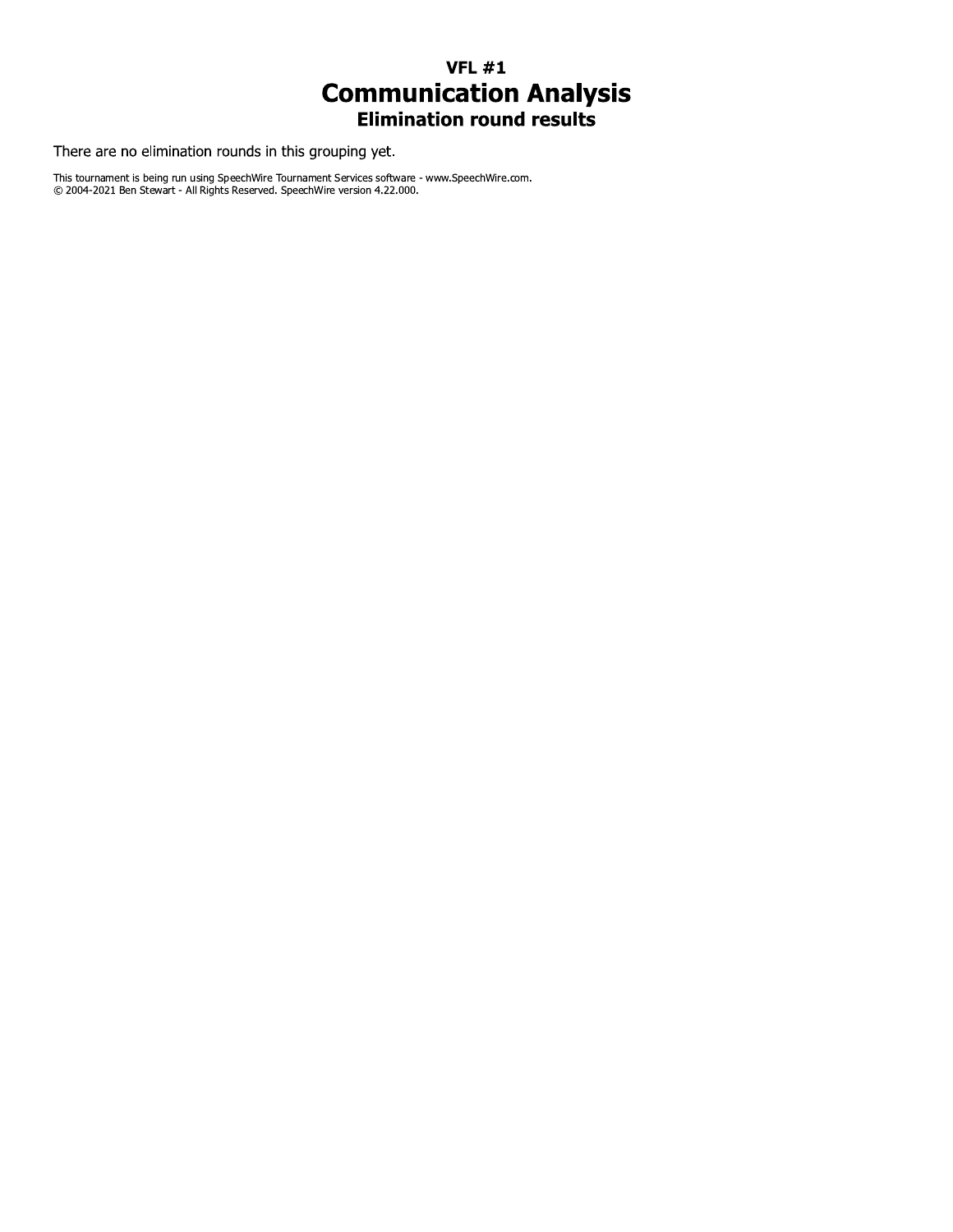#### VFL  $\#1$ *Dramatic Interpretation* **Elimination round results**

#### Finai round

| <b>Dramatic Interpretation</b><br><b>Elimination round results</b> |               |                                                                 |           |                |                       |       |                       |                   |   |              |
|--------------------------------------------------------------------|---------------|-----------------------------------------------------------------|-----------|----------------|-----------------------|-------|-----------------------|-------------------|---|--------------|
| <b>Final round</b>                                                 |               |                                                                 |           |                |                       |       |                       |                   |   |              |
| Code                                                               | <b>Name</b>   | <b>Team</b>                                                     | <b>B1</b> | H1             | <b>Z7</b>             | total | Rank Judges Spkr. H/L | pref. points Twos |   | <b>Place</b> |
| J001                                                               |               | Jake Pundsack Minnesota State University Moorhead 2 (22) 2 (22) |           |                | (25)                  | 5     |                       | 69                |   |              |
| D <sub>005</sub>                                                   | Nicholas Dunn | Concordia - Moorhead                                            | 3(20)     | (24)           | (3(23))               | 7     |                       | 67                | 0 | 2            |
| G002                                                               | Collin Hain   | Wayne State College                                             |           | $4(18)$ 3 (21) | 2(24)                 | 9     | 3                     | 63                |   | з            |
| A002                                                               | Ali Metzen    | University of Wisconsin-Eau Claire                              |           |                | $1(24)$ 4 (20) 4 (22) | 9     | 4                     | 66                | 0 | $\bullet$    |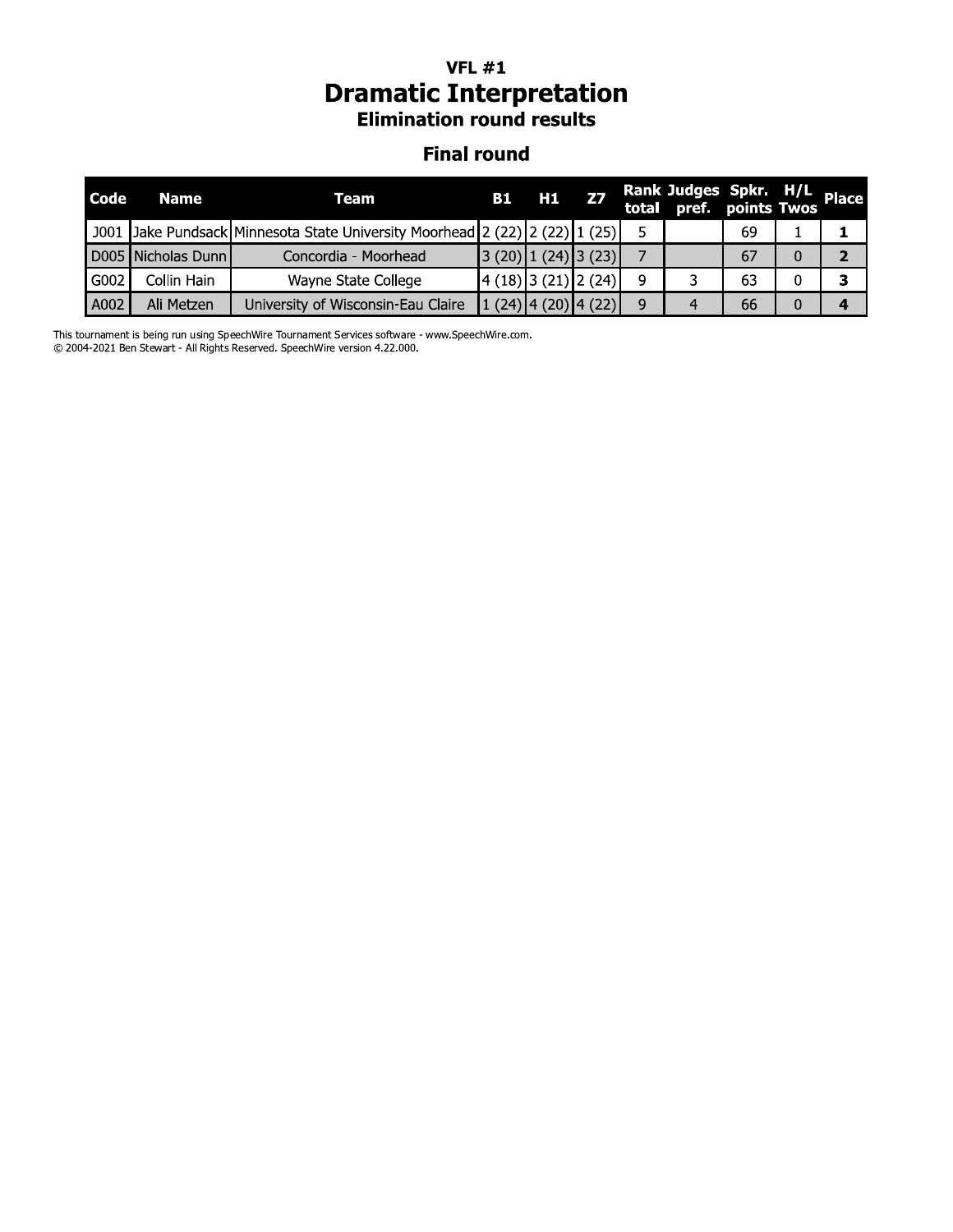## $VFL #1$ **Duo Interpretation**<br>Elimination round results

There are no elimination rounds in this grouping yet.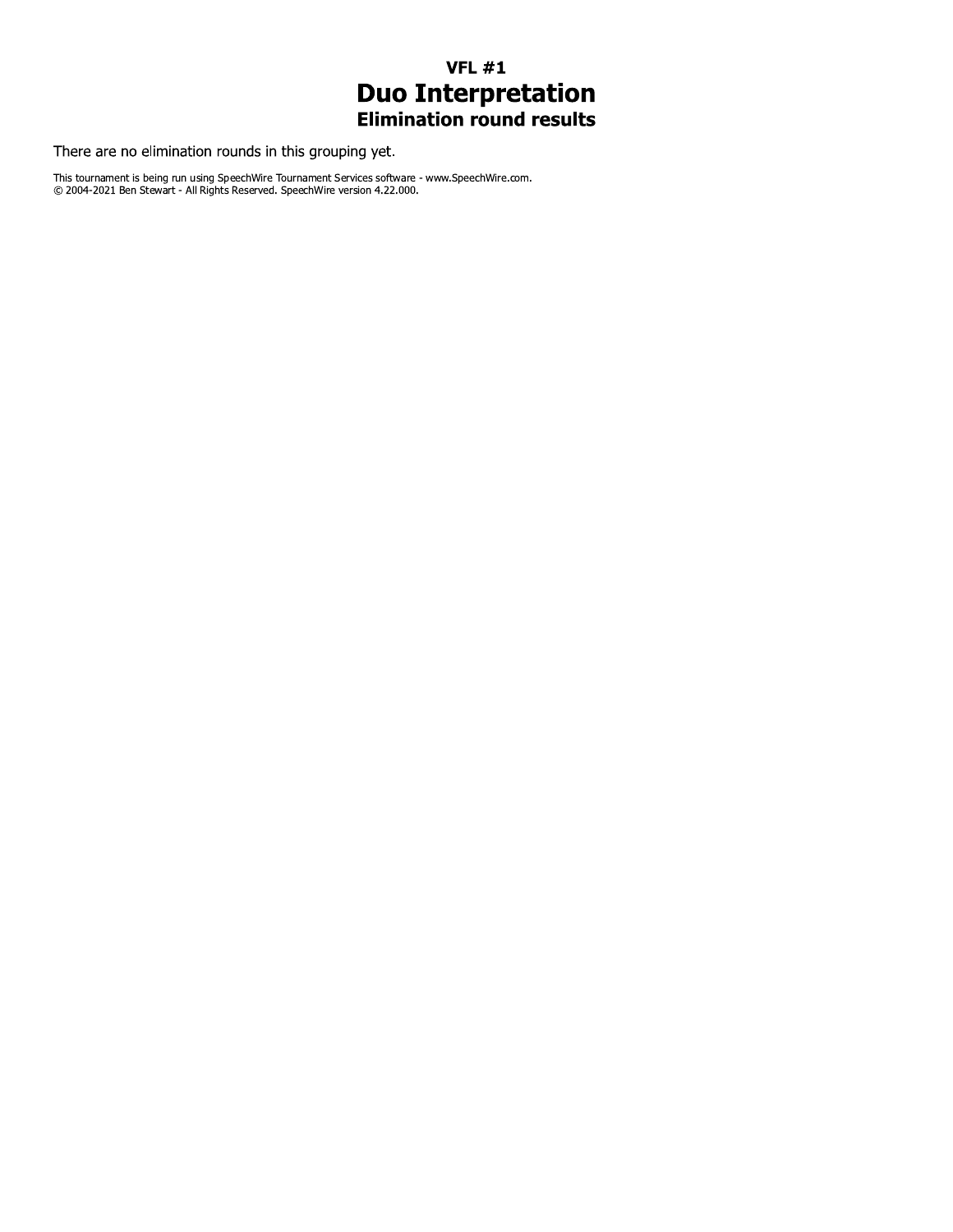## **VFL**  $#1$ **Extemporaneous Speaking**<br>Elimination round results

#### **Final round**

| Code | <b>Name</b>              | Team                                                     | Z5                 | Z6 | C1                      |    | Rank Judges Spkr. H/L<br>total pref. points Twos |    |   |   |
|------|--------------------------|----------------------------------------------------------|--------------------|----|-------------------------|----|--------------------------------------------------|----|---|---|
|      | D004 Madelynn Schumacher | Concordia - Moorhead                                     |                    |    | $1(24)$ $1(25)$ $1(24)$ |    |                                                  | 73 |   |   |
| A001 | <b>Brock Erdman</b>      | University of Wisconsin-Eau Claire                       |                    |    | $2(23)$ $2(24)$ $2(22)$ | 6  |                                                  | 69 |   |   |
| E004 | Joshua Kliegel           | South Dakota State University                            |                    |    | 4(21) 3(23) 3(21)       | 10 |                                                  | 65 | 0 | 3 |
| E003 | Samantha Pappas          | South Dakota State University                            |                    |    | $3(22)$ 5 (21) 4 (20)   | 12 |                                                  | 63 | 0 | 4 |
| E002 | Nathan Price             | South Dakota State University                            | (6(19) 4(22) 5(18) |    |                         | 15 |                                                  | 59 | 0 | 5 |
| F002 | Ahmed Osman              | Minnesota State University, Mankato 5 (20) 6 (20) 6 (17) |                    |    |                         | 17 |                                                  | 57 | 0 | 6 |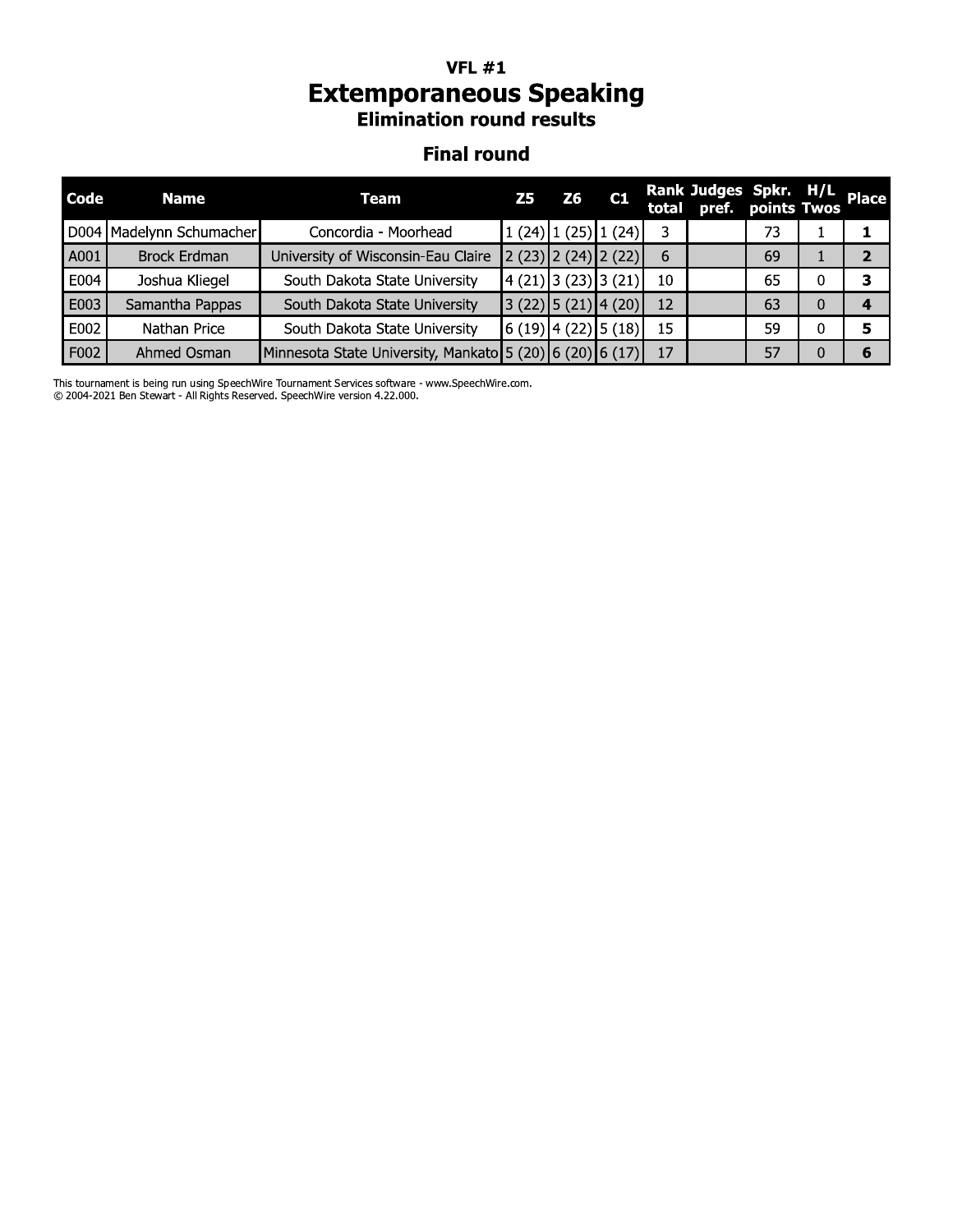#### VFL  $\#1$ **Impromptu Speaking Elimination round results**

#### Finai round

|                    | <b>VFL #1</b><br><b>Impromptu Speaking</b><br><b>Elimination round results</b> |                                                         |    |                         |            |    |                                                  |             |   |                |  |
|--------------------|--------------------------------------------------------------------------------|---------------------------------------------------------|----|-------------------------|------------|----|--------------------------------------------------|-------------|---|----------------|--|
| <b>Final round</b> |                                                                                |                                                         |    |                         |            |    |                                                  |             |   |                |  |
| Code               | <b>Name</b>                                                                    | Team                                                    | D4 | F <sub>1</sub>          | <b>Z11</b> |    | Rank Judges Spkr. H/L<br>total pref. points Twos | points Twos |   | <b>Place</b>   |  |
|                    | H002 Emma Murdock                                                              | Northern State University                               |    | $1(25)$ 6 (19) 1 (25)   |            | 8  |                                                  | 69          |   | 1              |  |
| A001               | Brock Erdman                                                                   | University of Wisconsin-Eau Claire 4 (22) 1 (25) 3 (23) |    |                         |            | 8  | $\overline{2}$                                   | 70          | 0 | $\overline{2}$ |  |
| D001               | Claire Mohr                                                                    | Concordia - Moorhead                                    |    | $2(24)$ $2(24)$ $5(21)$ |            | 9  |                                                  | 69          |   | 3              |  |
| E005               | Lars Wagener                                                                   | South Dakota State University                           |    | $3(23)$ 5 (21) 2 (24)   |            | 10 |                                                  | 68          | 0 | 4              |  |
| D003               | Josh Kramer                                                                    | Concordia - Moorhead                                    |    | $5(21)$ 3 (23) 7 (19)   |            | 15 | 5.                                               | 63          | 0 | 5              |  |
| E006               | Kara Vetch                                                                     | South Dakota State University                           |    | $7(19)$ 4 (22) 4 (22)   |            | 15 | 6                                                | 63          | 0 | 6              |  |
| <b>B003</b>        | Myles Kinney                                                                   | St. Cloud State University                              |    | $6(20)$ 7 (18) 6 (20)   |            | 19 |                                                  | 58          | 0 | 7              |  |

This tournament is being run using speechwire Tournament Services software - www.speechwire.com.

@ 2004-2021 Ben Stewart - All Rights Reserved. Speechwire version 4.22.000.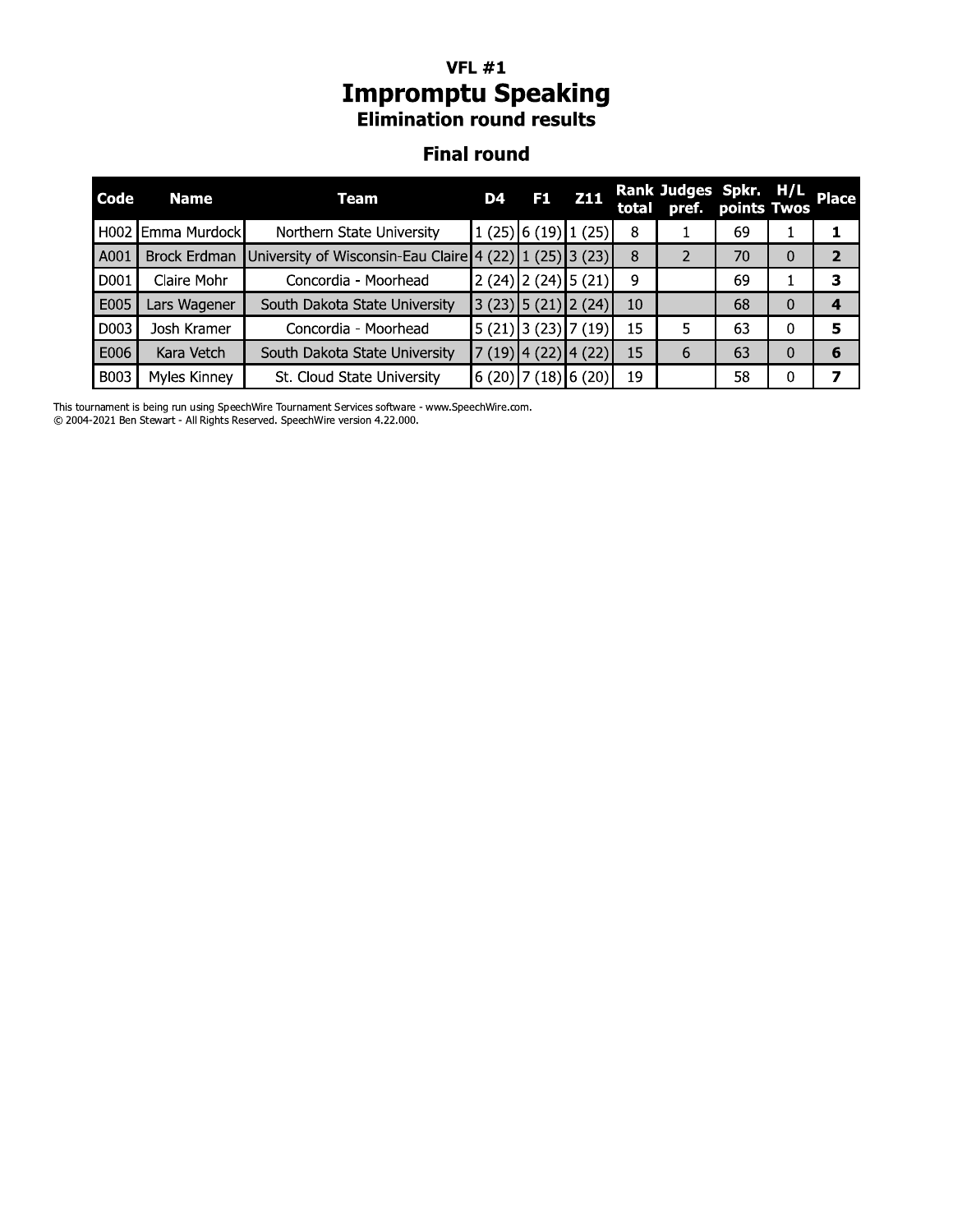## **VFL**  $#1$ **Informative Speaking**<br>Elimination round results

#### **Final round**

| <b>Code</b> | <b>Name</b>          | Team                                                                                  | G1                                                                  | Z3 | F <sub>3</sub> | Rank Judges Spkr. H/L<br>total pref. points Twos |    |  |
|-------------|----------------------|---------------------------------------------------------------------------------------|---------------------------------------------------------------------|----|----------------|--------------------------------------------------|----|--|
| A004        | Annika Emerson       | University of Wisconsin-Eau Claire 2 (24) $\left[1\right]$ (24) $\left[3\right]$ (21) |                                                                     |    |                |                                                  | 69 |  |
|             | E003 Samantha Pappas | South Dakota State University                                                         | $\left  \frac{4(22)}{2(23)} \right  \left  \frac{1(23)}{2} \right $ |    |                |                                                  | 68 |  |
| E005        | Lars Wagener         | South Dakota State University                                                         | 3(23)3(22)2(22)                                                     |    |                |                                                  | 67 |  |
| D005        | Nicholas Dunn        | Concordia - Moorhead                                                                  | $\left  \frac{1(25)}{4(21)} \right $ (20)                           |    |                |                                                  | 66 |  |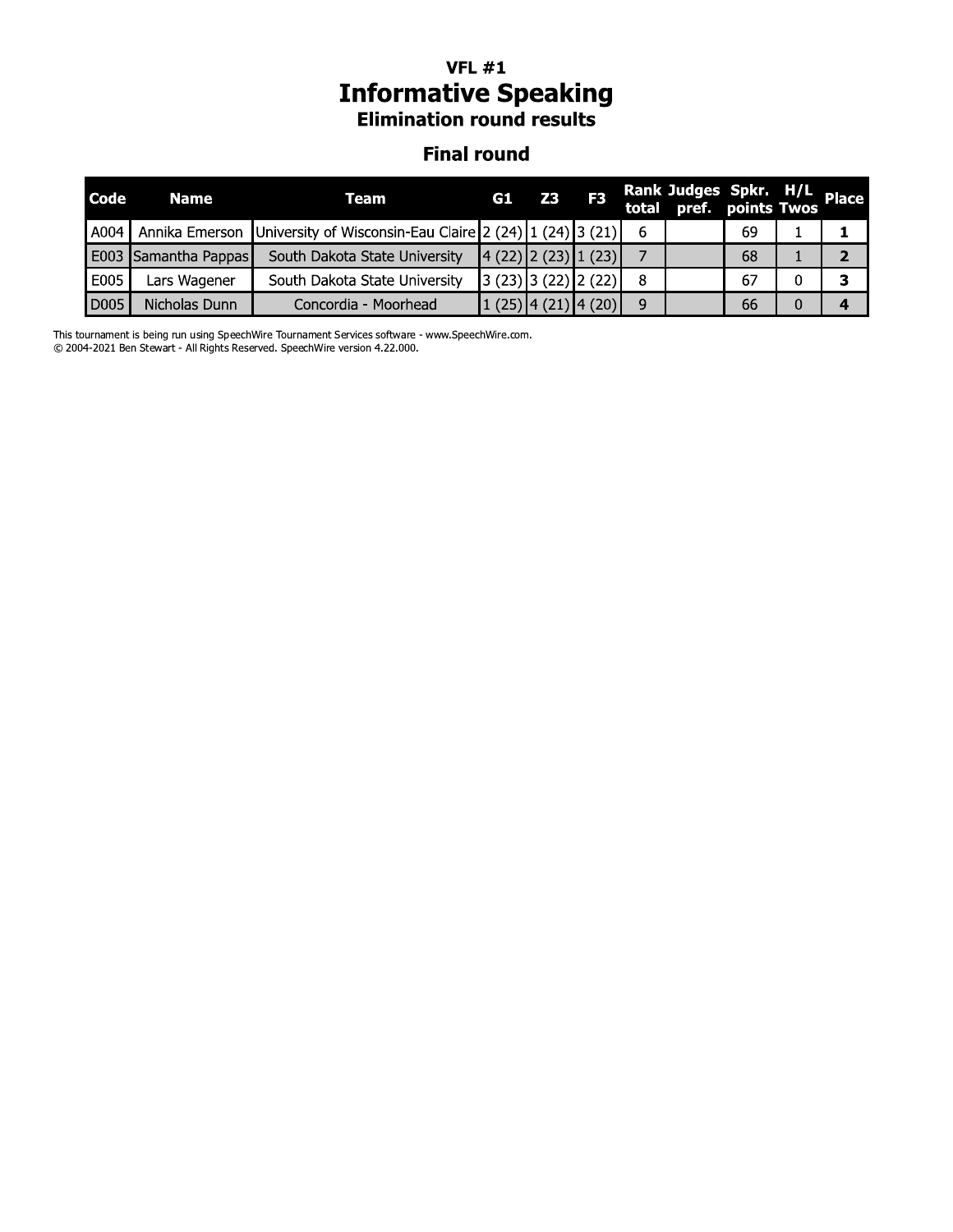## $VFL #1$ **Persuasive Speaking**<br>Elimination round results

There are no elimination rounds in this grouping yet.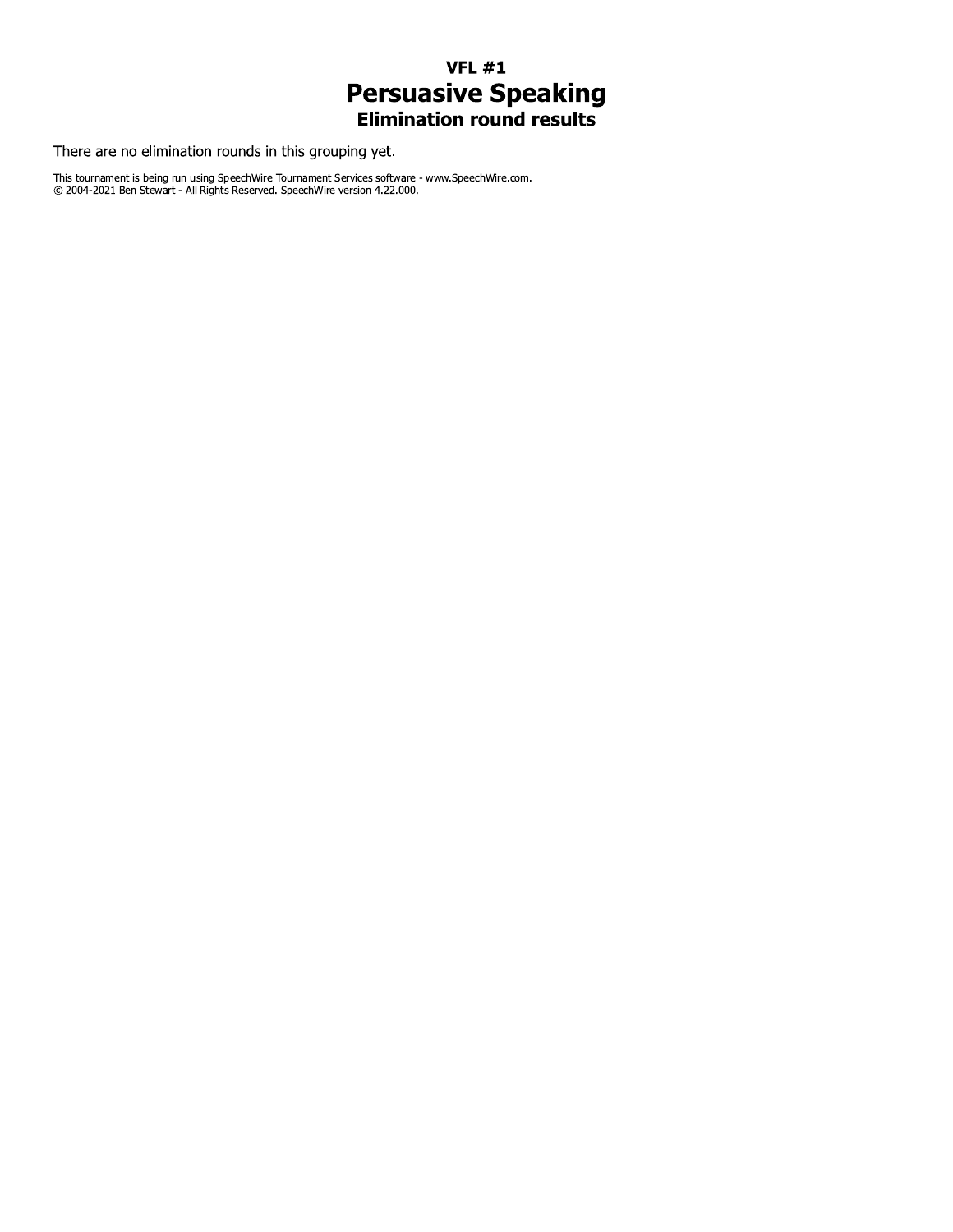## $VFL #1$ **Poetry Interpretation**<br>Elimination round results

There are no elimination rounds in this grouping yet.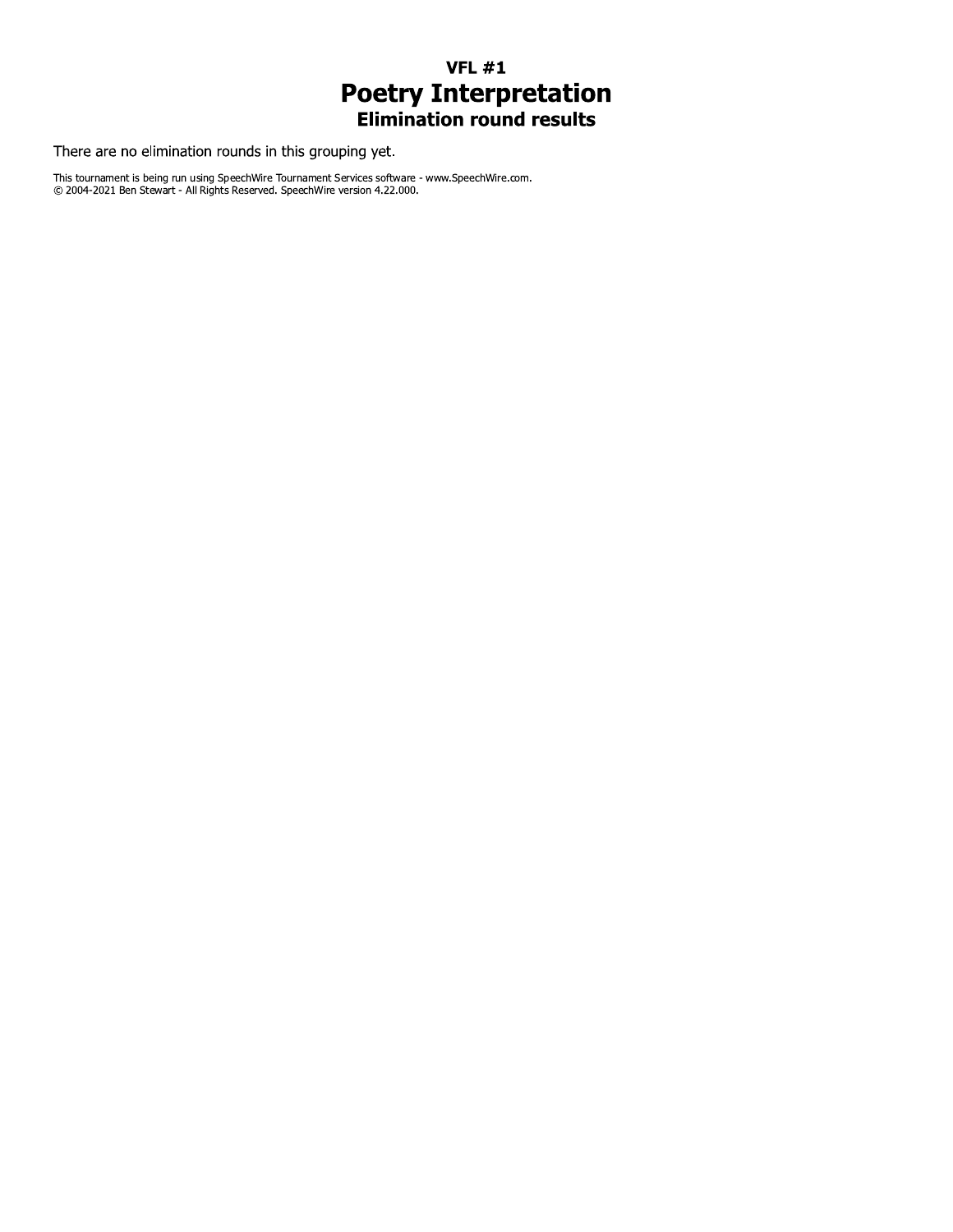### **VFL #1 Program Oral Interp**<br>Elimination round results

There are no elimination rounds in this grouping yet.